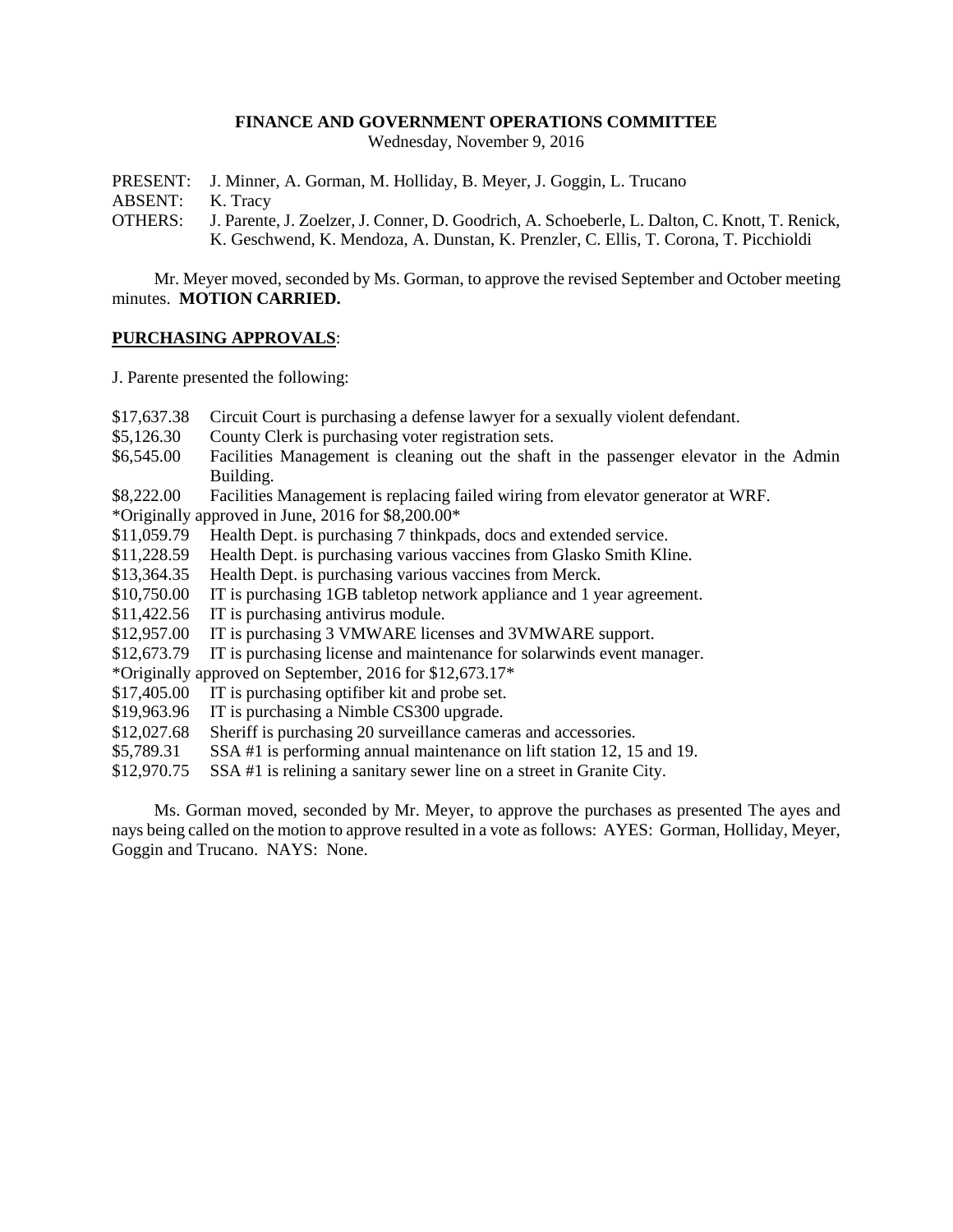# **RESOLUTIONS**:

J. Parente presented the following:

- 1. Resolution Awarding Bids for Weatherization HVAC Contractor.
- 2. Resolution Approving Construction Contract for the Southwestern Illinois Flood Prevention Council.
- 3. Resolution Authorizing Execution of a Contract for Indirect Cost Allocation Plans.
- 4. Resolution to Award Contract for Repairs to Lift Station #12 for the Madison County Special Service Area #1.

Ms. Gorman moved, seconded by Mr. Trucano, to approve the resolutions as presented. The ayes and nays being called on the motion to approve resulted in a vote as follows: AYES: Gorman, Holliday, Meyer, Goggin and Trucano. NAYS: None.

J. Parente presented the following to the committee:

- 1. FY 2017 Budget
- 2. FY 2017 Real Estate Tax Levy Ordinance
- 3. FY 2017 Replacement Tax Allocation

Mr. Holliday moved, seconded by Mr. Meyer, to approve the budget, levy ordinance and replacement tax resolutions as presented. The ayes and nays being called on the motion to approve resulted in a vote as follows: AYES: Gorman, Holliday, Meyer, Goggin and Trucano. NAYS: None.

J. Zoelzer submitted the Claims and Transfers Report to the committee.

Mr. Holliday moved, seconded by Ms. Gorman, to approve the report as presented. The ayes and nays being called on the motion to approve resulted in a vote as follows: AYES: Gorman, Holliday, Meyer, Goggin and Trucano. NAYS: None.

# **IMMEDIATE EMERGENCY APPROPRIATIONS**:

J. Zoelzer presented the following:

- 1. Immediate Emergency Appropriation-2016 Friends of Madison County CAC Grant.
- 2. Immediate Emergency Appropriation-2016 CAC Women's Home Association Grant.
- 3. Immediate Emergency Appropriation-2017 CAC Illinois DCFS Grant.
- 4. Immediate Emergency Appropriation-2017 Health Dept. IBCCP Grant.
- 5. Immediate Emergency Appropriation-2017 Health Dept. Local Health Preparedness Grant.
- 6. Immediate Emergency Appropriation-2017 Child Protection Data Courts Project Grant.
- 7. Immediate Emergency Appropriation-2016 BJA Enhanced Drug Court Treatment Program.

Mr. Meyer moved, seconded by Ms. Gorman, to approve the appropriation resolutions as presented. The ayes and nays being called on the motion to approve resulted in a vote as follows: AYES: Gorman, Holliday, Meyer, Goggin and Trucano. NAYS: None.